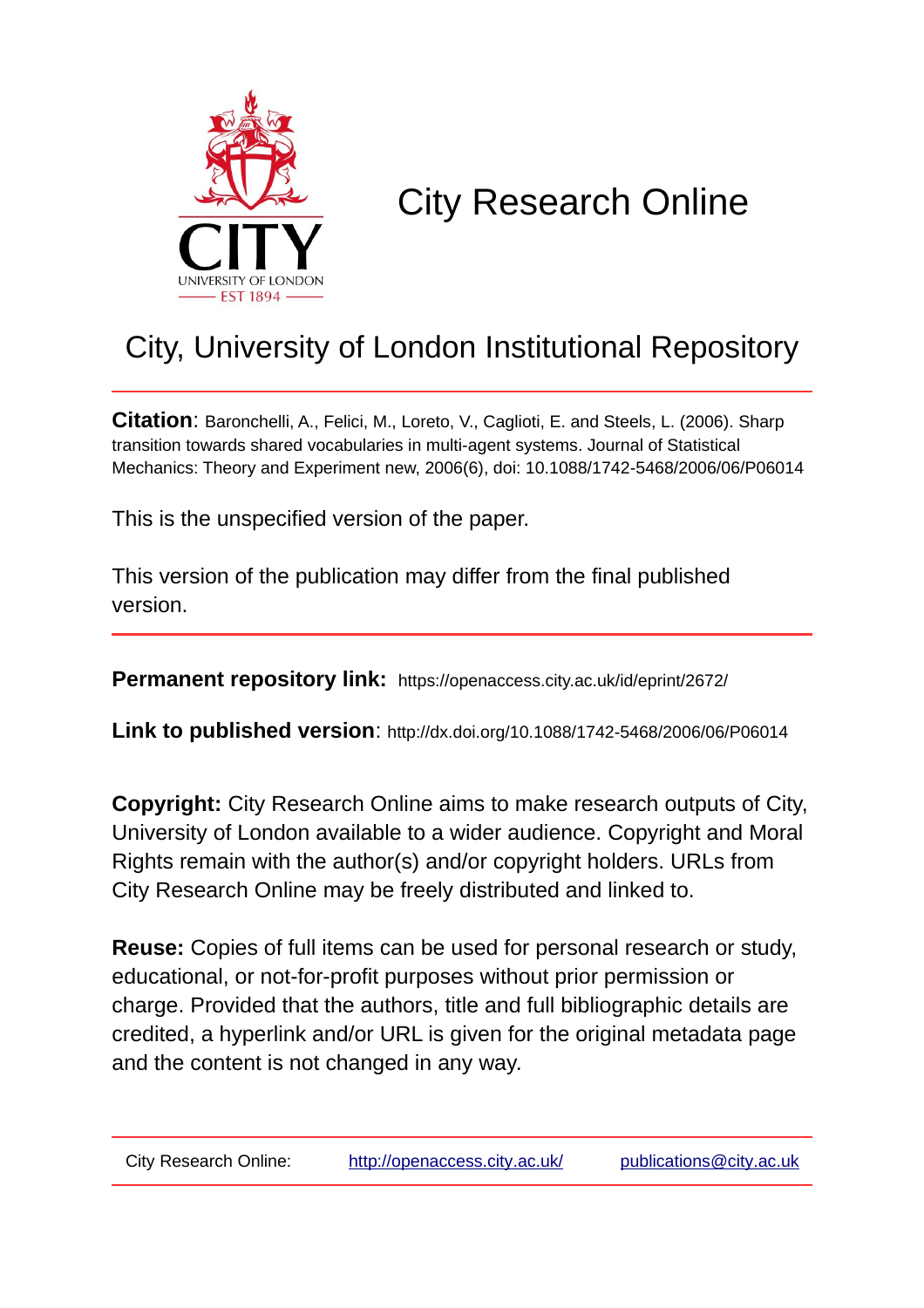# Sharp transition towards shared vocabularies in multi-agent systems

# Andrea Baronchelli, Maddalena Felici and Vittorio Loreto

Dipartimento di Fisica, Università "La Sapienza" and SMC-INFM, P.le A. Moro 2, 00185 Roma, (Italy)

# Emanuele Caglioti

Dipartimento di Matematica, Universit`a "La Sapienza", P.le A. Moro 2, 00185 Roma, (Italy)

## Luc Steels

VUB AI Lab, Brussels (Belgium) Sony Computer Science Laboratory, Paris (France)

Abstract. What processes can explain how very large populations are able to converge on the use of a particular word or grammatical construction without global coordination? Answering this question helps to understand why new language constructs usually propagate along an S-shaped curve with a rather sudden transition towards global agreement. It also helps to analyze and design new technologies that support or orchestrate self-organizing communication systems, such as recent social tagging systems for the web. The article introduces and studies a microscopic model of communicating autonomous agents performing language games without any central control. We show that the system undergoes a disorder/order transition, going trough a sharp symmetry breaking process to reach a shared set of conventions. Before the transition, the system builds up non-trivial scale-invariant correlations, for instance in the distribution of competing synonyms, which display a Zipf-like law. These correlations make the system ready for the transition towards shared conventions, which, observed on the time-scale of collective behaviors, becomes sharper and sharper with system size. This surprising result not only explains why human language can scale up to very large populations but also suggests ways to optimize artificial semiotic dynamics.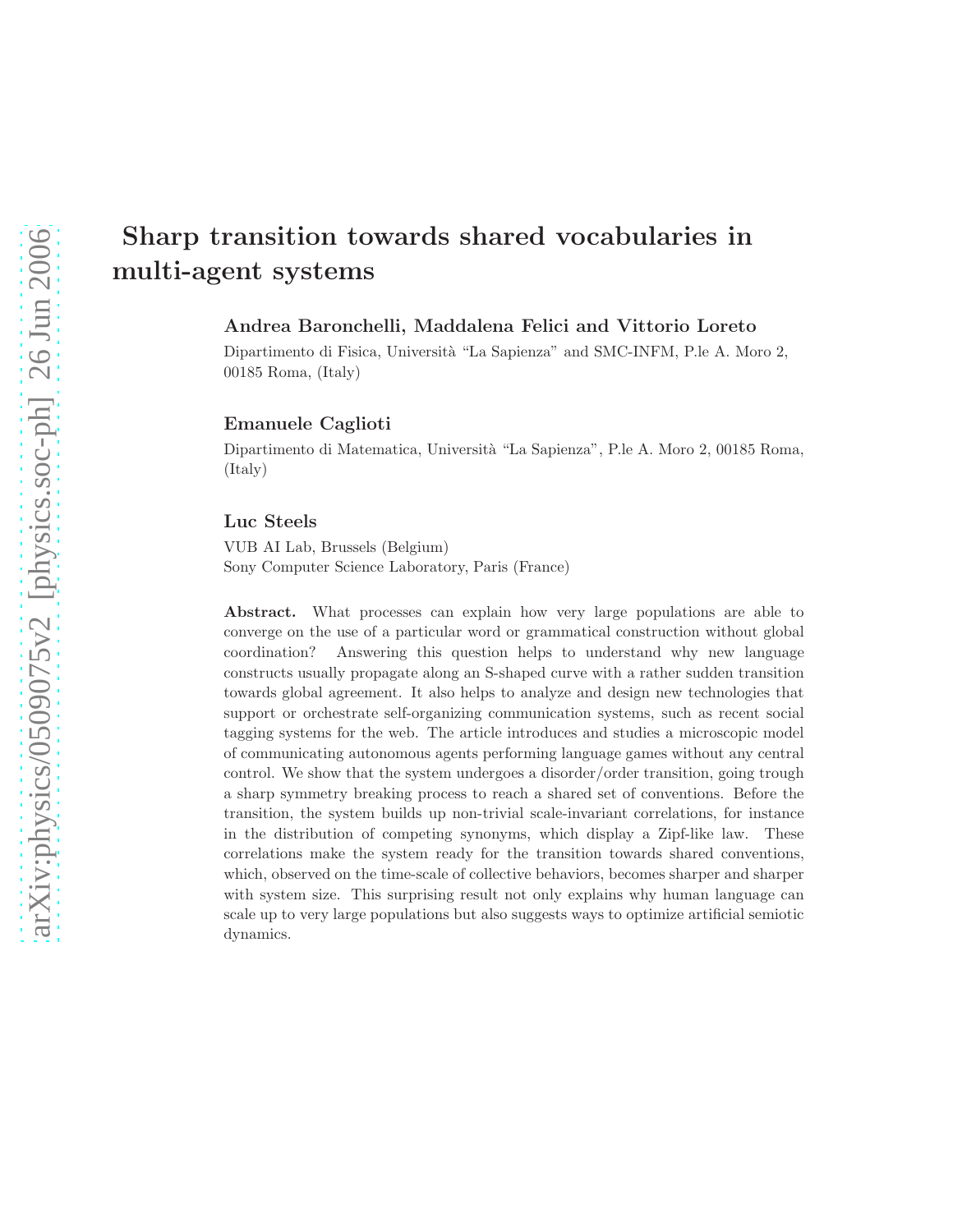# 1. Introduction

Bluetooth, blogosphere, ginormous, greenwash, folksonomy. Lexicographers have to add thousands of new words to dictionaries every year and revise the usage of many more. Although precise data is hard to come by, lexicographers agree that there is a period in which novelty spreads and different words compete, followed by a rather dramatic transition after which almost everyone uses the same word or construction [\[1\]](#page-11-0). This 'semiotic dynamics' has lately become of technological interest because of the sudden popularity of new web-tools (such as del.icio.us or www.flickr.com) which enable human web-users to self-organize a system of tags and that way build up and maintain social networks and share information. Tracking the emergence of new tags shows similar phenomena of slow spreading followed by sudden transitions in which one tag overtakes all others. There is currently also a growing number of experiments where artificial software agents or robots bootstrap a shared lexicon without human intervention [\[2,](#page-11-1) [3\]](#page-11-2). These applications may revolutionize search in peer-to-peer information systems [\[4\]](#page-11-3) by orchestrating emergent semantics [\[5\]](#page-11-4) as opposed to relying on designer-defined ontologies such as in the semantic web [\[6\]](#page-11-5). They will be needed when we send groups of robots to deal autonomously with unforeseeable tasks in largely unknown environments, such as in the exploration of distant planets or deep seas, hostile environments, etc. By definition it will not be possible to define all the needed communication conventions and ontologies in advance and robots will have to build up and negotiate their own communication systems, situated and grounded in their ongoing activities [\[7\]](#page-11-6). Designers of emergent communication systems want to know what kind of mechanisms need to be implemented so that the artificial agents effectively converge towards a shared communication system and they want to know the scaling laws to see how far the technology will carry.

### 2. The Naming Game

Some of the earlier work on studying the emergence of communication conventions has adopted an evolutionary approach [\[8,](#page-11-7) [9,](#page-11-8) [10,](#page-11-9) [11,](#page-11-10) [12,](#page-11-11) [13,](#page-11-12) [14,](#page-11-13) [15\]](#page-11-14). Roughly speaking, the degree in which an agent's vocabulary is similar to that of others is considered to determine its reproductive fitness, new generations inherit some features from their parents (vocabularies, possibly with errors due to their transmission, or learning strategies), and natural selection drives the population towards convergence. Here we are interested however in phenomena that happen on a much more rapid time-scale, during the life-span of agents and without the need for successive generations. All agents will be considered peers that have the right to invent and negotiate language use [\[16,](#page-11-15) [17\]](#page-11-16). We introduce and study a microscopic model of communicating agents, inspired by the so-called Naming Game [\[17\]](#page-11-16), in which agents have only local peer-to-peer interactions without central control nor fitness-based selection, but nevertheless manage to reach a global consensus. There can be a flux in the population, but generation change is not necessary for reaching coherence. Peer-to-peer emergent linguistic coherence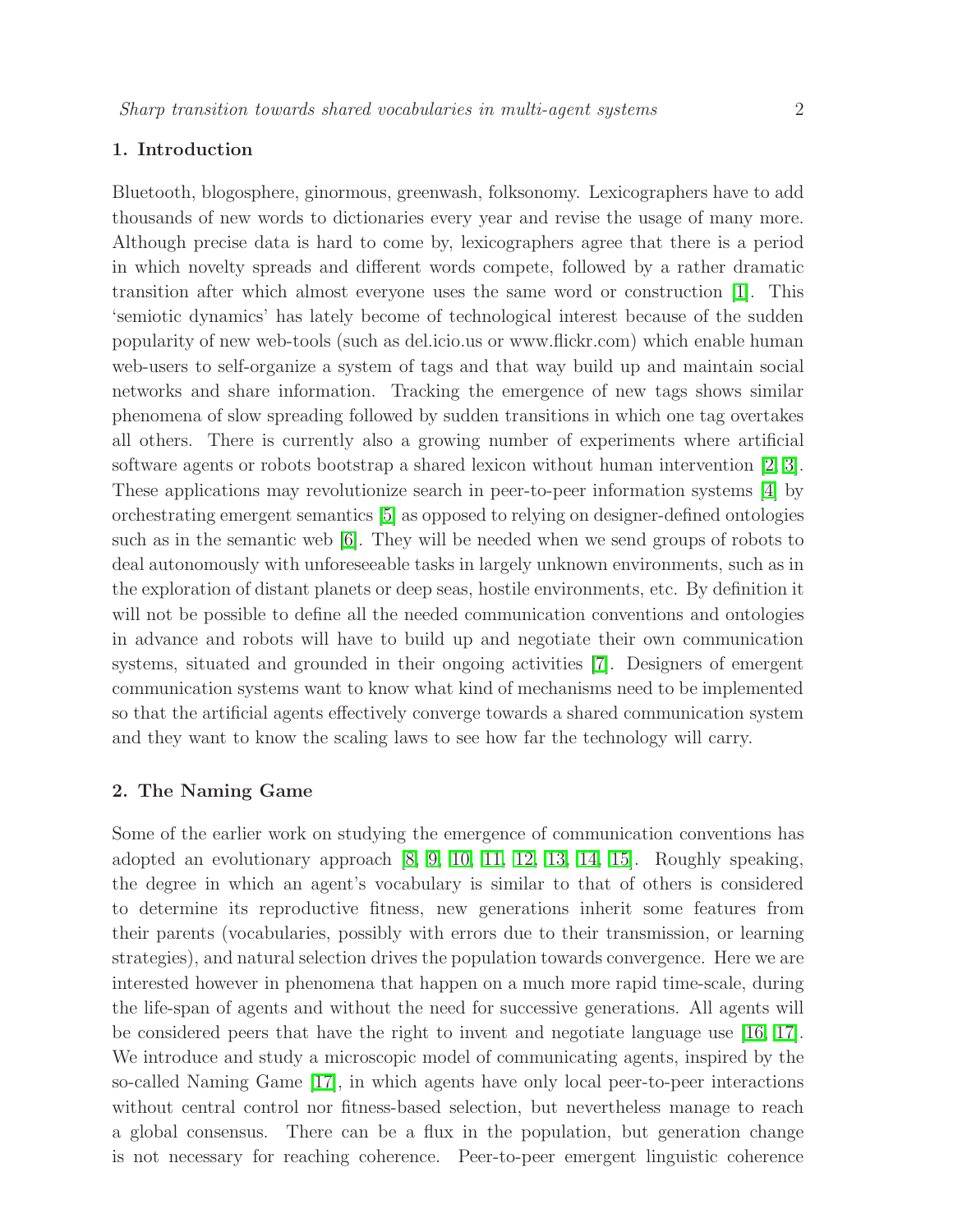

<span id="page-3-0"></span>Figure 1. Inventory dynamics: Examples of the dynamics of the inventories in a failed and a successful game, respectively. The speaker selects the word highlighted in yellow. If the hearer does not possess that word he includes it in his inventory (top). Otherwise both agents erase their inventories only keeping the winning word.

has recently been studied also in [\[18\]](#page-11-17) focusing on how a population selects among a set of possible grammars already known to each agent, whereas here we investigate how conventions may develop from scratch as a side effect of situated and grounded communications. The Naming Game model to be studied here uses as little processing power as possible and thus establishes a lower-bound on cognitive complexity and performance. In contrast with other models of language self-organization, agents do not maintain information about the success rate of individual words and do not use any intelligent heuristics like choice of best word so far or cross-situational learning. We want to understand how the microscopic dynamics of the agent interactions can nevertheless give rise to global coherence without external intervention.

The Naming Game is played by a population of  $N$  agents trying to bootstrap a common vocabulary for a certain number  $M$  of individual objects present in their environment, so that one agent can draw the attention of another one to an object, e.g. to obtain it or converse further about it. The objects can be people, physical objects, relations, web sites, pictures, music files, or any other kind of entity for which a population aims at reaching a consensus as far their naming is concerned. Each player is characterized by his inventory, i.e. the word-object pairs he knows. All the agents have empty inventories at time  $t = 0$ . At each time step  $(t = 1, 2, ...)$  two players are picked at random and one of them plays as speaker and the other as hearer. Their interaction obeys the following rules (see Fig. [1\)](#page-3-0):

- The speaker selects an object from the current context;
- The speaker retrieves a word from its inventory associated with the chosen object, or, if its inventory is empty, invents a new word;
- The speaker transmits the selected word to the hearer;
- If the hearer has the word named by the speaker in its inventory and that word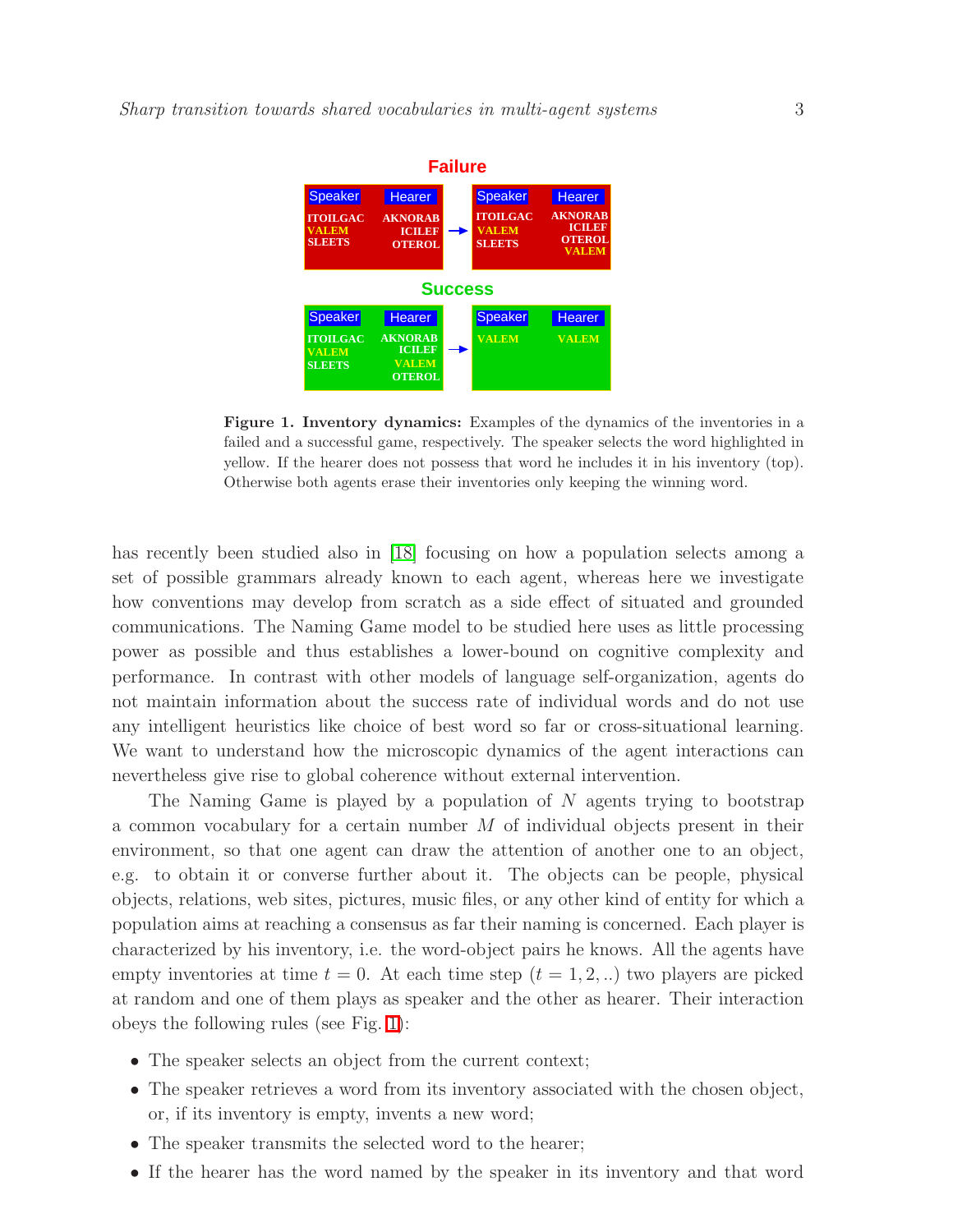is associated to the object chosen by the speaker, the interaction is a success and both players maintain in their inventories only the winning word, deleting all the others;

• If the hearer does not have the word named by the speaker in its inventory, the interaction is a failure and the hearer updates its inventory by adding an association between the new word and the object.

This model makes a number of assumptions. Each player can in principle play with all the other players, i.e. there is no specific underlying topology for the structure of the interaction network. So the game can be viewed as an infinite dimension (or "mean field") Naming Game (an almost realistic situation thanks to the modern communication networks). Second, we assume that the number of possible words is so huge that the probability that two players invent the same word at two different times for two different objects is practically negligible (this means that homonymy is not taken into account here) and so the choice dynamics among the possible words associated with a specific object are completely independent. As a consequence, we can reduce, without loss of generality, the environment as consisting of only one single object  $(M = 1)$ . In this perspective it is interesting noting that Komarova and Niyogi [\[13\]](#page-11-12), have formally proven, adopting an evolutionary game theoretic approach, that languages with homonymy are evolutionary unstable. On the other hand, it is commonly observed that human languages contain several homonyms, while true synonyms are extremely rare. In [\[13\]](#page-11-12) this apparent paradox is resolved noting that if we think of "words in a context", homonymy does indeed disappears from human languages, while synonymy becomes much more relevant. These observations match perfectly also with our third assumption, according to which speaker and hearer are able to establish whether the game was successful by subsequent action performed in a common environment. For example, the speaker may refer to an object in the environment he wants to obtain and the hearer then hands the right object. If the game is a failure, the speaker may point or get the object himself so that it is clear to the hearer which object was intended.

### 3. Phenomenology

The first property of interest is the time evolution of the total number of words owned by the population  $N_w(t)$ , of the number of different words  $N_d(t)$ , and of the success rate  $S(t)$ . In Figure [\(2\)](#page-5-0) we report these curves averaged over 3000 runs for a population of  $N = 1000$  agents, along with two examples of single run curves. It is evident that single runs originate quite irregular curves. We assume in these simulations that only two agents interact at each time step, but the model is perfectly applicable to the case where any number of agents interact simultaneously.

Clearly, the system undergoes spontaneously a disorder/order transition to an asymptotic state where global coherence emerges, i.e. every agent has the same word for the same object. It is remarkable that this happens starting from completely empty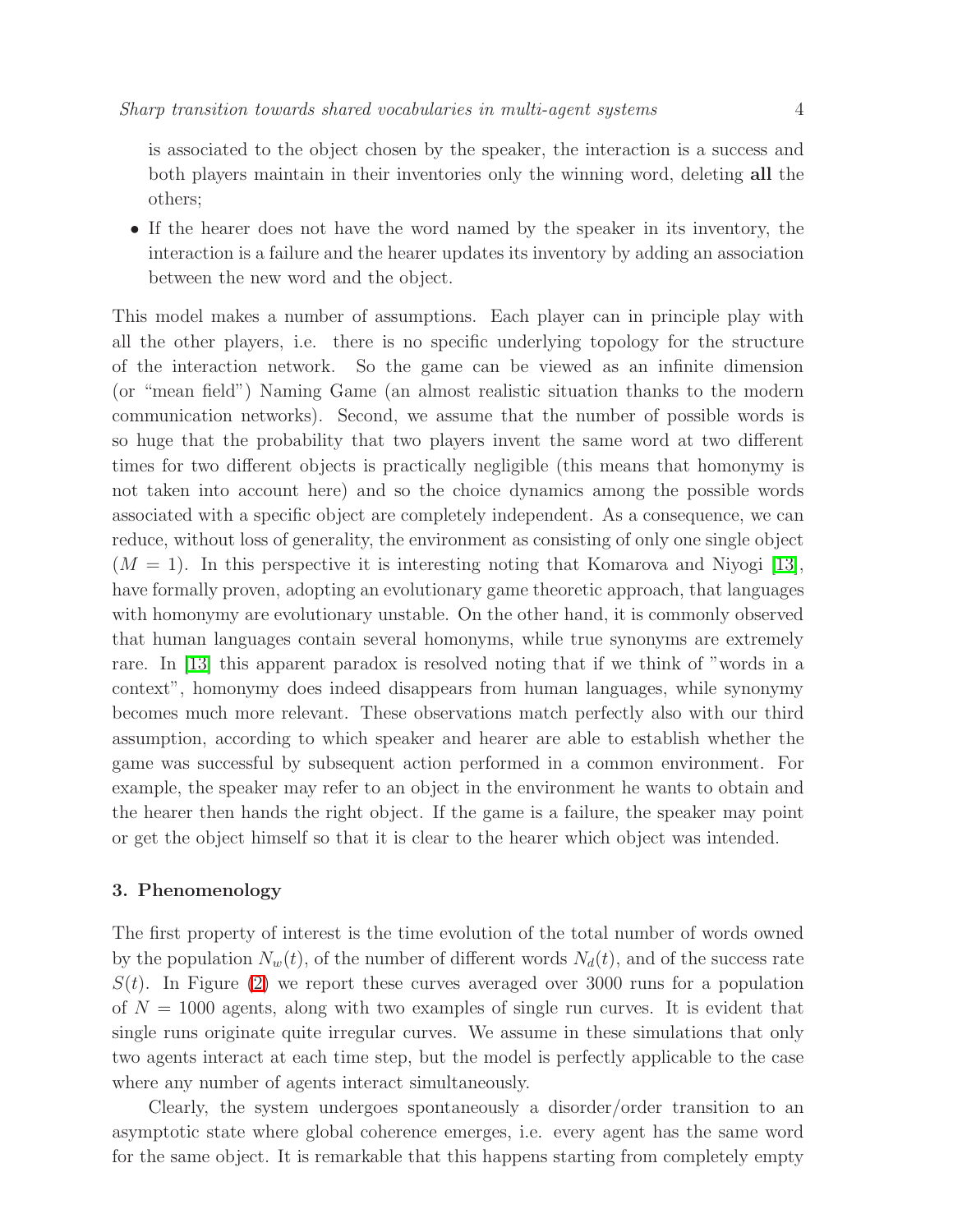

<span id="page-5-0"></span>Figure 2. Temporal evolution: we report here time evolution curves of a Naming Game played by  $N = 1000$  agents. Without loss of generality (see text) we consider  $M = 1$  objects. Bold curves are obtained averaging 3000 runs, while the light ones are obtained by a single run. (a) Total number of words in the system  $N_w(t)$  vs. t (t here denotes the number of games played) ; (b) Number of different words in the system  $N_d(t)$ , whose average maximum is  $N/2$ ; (c) Success rate  $S(t)$ , calculated by assigning 1 to a successful interaction and 0 to a failure and averaging over many realizations. In the inset it is shown that, up to the disorder/order transition, the success rate is well described by the relation  $S(t) = 3t/N^2$ .

inventories for each agent. The asymptotic state is one where a word invented during the time evolution took over with respect to the other competing words and imposed itself as the leading word. In this sense the system spontaneously selects one of the many possible coherent asymptotic states and the transition can thus be seen as a symmetry breaking transition.

The key question now is whether one can prove that this transition will always take place and on what time-scale. For our model, it is easy to prove that an absorbing state will be eventually reached with probability 1. Here an absorbing state is a state in which all the agents have only one word, the same for the whole population. The proof is straightforward. In fact from any possible state there is always a non-zero probability to reach an absorbing state in, for instance,  $2(N-1)$  interactions. A possible sequence is as follows. A given agent speaks twice with all the other  $N-1$  agents using always the same word (say A). After these  $2(N-1)$  interactions all the agents have only the word A. Denoting with p the probability of the sequence of  $2(N-1)$  steps, the probability that the system has not reached an absorbing state after  $2(N-1)$  iterations is smaller or equal to  $(1-p)$ . Therefore, iterating this procedure, the probability that, starting from any state, the system has not reached an absorbing state after  $2k(N-1)$  iterations, is smaller than  $(1-p)^k$  which vanishes exponentially with k. This very general argument, anyway, does not give any idea about how and on which time scale the absorbing state is reached. Alternatively one can define the overlap state function as  $Q = \frac{2}{N(N)}$  $\frac{2}{N(N-1)}\sum_{i>j}\frac{|a_i\cap a_j|}{|a_i||a_j|}$  $\frac{|a_i||a_j|}{|a_i||a_j|}$ , where  $a_i$  is the  $i^{th}$  agent's inventory, whose size is  $|a_i|$ , and  $|a_i \cap a_j|$  is the number of words in common between  $a_i$  and  $a_j$ . The overlap function monitors the level of lexical coherence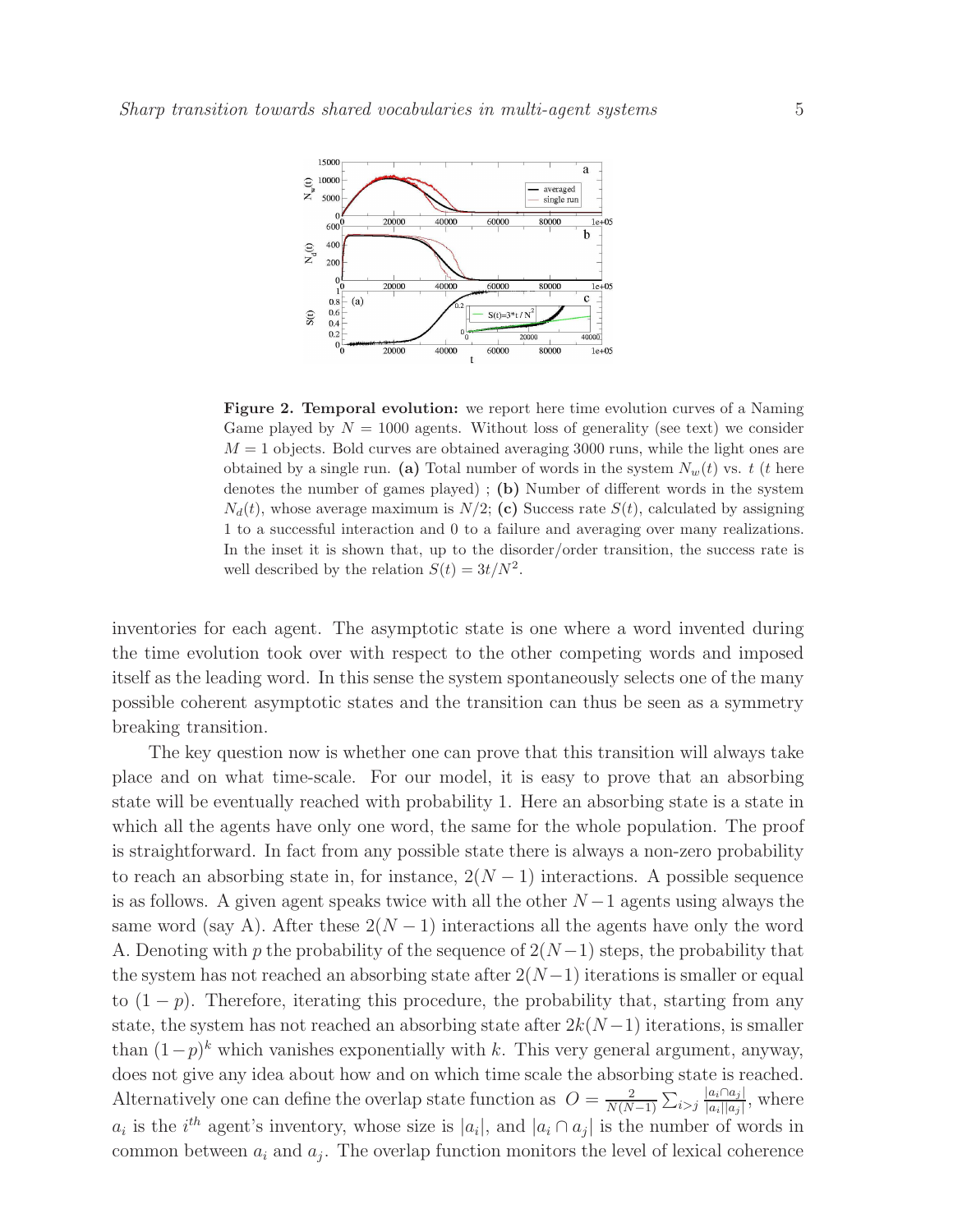in the system. Averaged over several runs, it always shows, numerically, a growth with time, i.e.  $\langle O(t + 1)\rangle > \langle O(t)\rangle$ . On the other hand, looking at the single realization, this function grows almost always, i.e.  $\langle O(t + 1) \rangle > O(t)$  except for a set a very rare configurations whose statistical weight is negligible. This monotonicity combined with the fact that the overlap function is bounded, i.e.  $O(t) \leq 1$ , strongly supports that the system will indeed reach a final coherent state but a formal proof is still lacking. This is consistent with the fact that the coherent state is the only state stable under the dynamical rules of the model. The more challenging question then concerns under what scaling conditions convergence is reached.

We can distinguish three phases in the behavior of the system, compatible with the S-shaped curve typically observed in the spreading of new language conventions in human populations [\[1,](#page-11-0) [19,](#page-11-18) [20\]](#page-11-19). Very early, pairs of agents play almost uncorrelated games and the number of words hence increases over time as  $N_w(t) = 2t$ , while the number of different words increases as  $N_d(t) = t$ . In this phase one can look at the system as a random graph where pairs of agents are connected if they have a word in common. Because two players always have the same word after a failed game, each failure at this stage corresponds to adding an edge to the graph. This fixes a time scale of order  $t \sim N$  to establish a giant component in the network [\[21\]](#page-12-0) and for sure after a time of the order of  $t \sim N \log N$  there will be, in the thermodynamic limit  $(N \to \infty)$ , only the giant component surviving [\[22\]](#page-12-1).

Then the system enters a second stage in which it starts building correlations (i.e. multiple links connecting agents who have more than one word in common) and collective behavior emerges. We see in the simulations (see inset of fig.1c) that the rate of success  $S(t)$  in this stage increases as  $S(t) \simeq 3t/N^2$  and we have been able to show analytically why this is the case ‡.

In this article, we focus on the third stage, when the disorder/order transition takes place. It occurs close to the time when  $N_w(t)$  reaches its maximum. Although one might assume intuitively that the transition towards global coherence is gradual, we see in fact a sudden transition towards a consensus, and, even more remarkably, the transition gets steeper and steeper as the population size increases. This is important because it shows that the system scales up to large populations.

Time-scales. In order to better see this phenomenon and then understand why it is the case, we first look more carefully at the time scales involved in the process, specifically how the observables of the system scale with the size  $N$  of the population. Figure [\(3a](#page-7-0)) shows the scaling of the peak and convergence times of the total number of words with N. Both curves exhibit a power law behavior§ with an exponent 3/2. The distributions for peak and convergence times, for a given size  $N$ , are not Gaussian but fit well with the Weibull extreme value distribution [\[23\]](#page-12-2) (data not shown).

‡ Details will be reported elsewhere.

§ Slight deviation from a pure power-law behavior are observed for the scaling of the convergence time. These deviations exhibit a log-periodic behavior and deserve further investigations.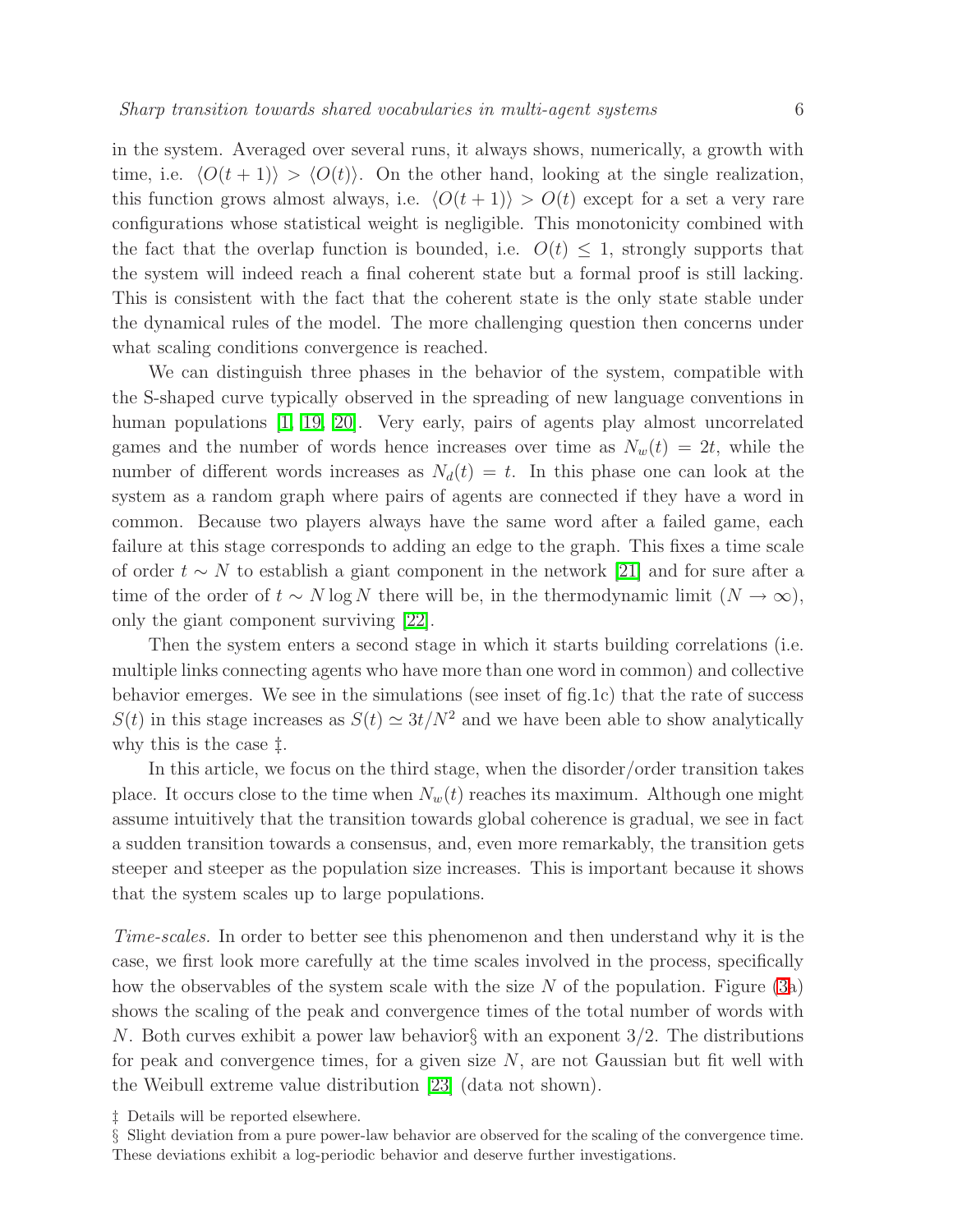

<span id="page-7-0"></span>Figure 3. Scaling relations: (a) scaling of the time where the total number of words reaches a maximum  $(t_{max})$  as well as of the convergence times  $(t_{conv})$  with the population size  $N$ . Both curves exhibit a power law behavior with exponent  $3/2$ . Statistical error bars are not visible on the scale of the graph. An interesting feature emerges from the ratio between convergence and maximum times, which exhibits a peculiar oscillating trend on the logarithmic scale (mainly due to convergence times oscillations). (b) scaling of the maximum number of words that the system stores during its evolution with the population size  $N$ . The curve exhibits a power law behavior with exponent 3/2. Statistical error bars are not visible on the scale of the graph. It must be noted that the values represent the average peak height for each size  $N$ , and this value is larger than the peak of the average curve. (c) Curves of the success rate  $S(t)$  are reported for various systems size. The time is rescaled as  $t \rightarrow (t/t_{S(t)=0.5})$  so that the crossing of all the lines at  $t/t_{S(t)=0.5} = 1$  is an artifact. The increase of the slope with system size is evident, showing that the disorder/order transition becomes faster and faster for large systems, when the dynamics is observed on the system time scale  $N^{3/2}$ . The form of the rescaling has been chosen in order to take into account the deviations from the pure power-law behaviour in the scaling of  $t_{conv}$ , rescaling each curve with a self consistent quantity  $(t_{S(t)=0.5})$ . (d) Bottom right: Success rate  $S(t)$  for various systems size. The curves collapse well after time rescaling  $t \to (t - t_{S(t)=0.5})/(t_{S(t}^{2/3}))$  $S(t)=0.5$ <sup>5/4</sup>, indicating that the characteristic time of the disorder/order transition scales as  $N^{5/4}$ .

The scaling of the maximum number of words  $N_w(t_{max})$  is clearly governed by a power law distribution  $N_w(t_{max}) \sim N^{3/2}$  as well, as shown in Figure [\(3b](#page-7-0)). Here is how the exponent can be understood using scaling arguments. We assume that, at the maximum, the average number of words per agent scales as  $N^{\alpha}$ , with  $\alpha$  unknown. Then it holds:

$$
\frac{dN_w(t)}{dt} \propto \frac{1}{cN^{\alpha}}(1-q) - \frac{q}{cN^{\alpha}}2cN^{\alpha},\tag{1}
$$

where, following the model rules,  $\frac{1}{cN^{\alpha}}$  is the probability for the speaker to play a specific word.  $q$  is he probability that the hearer possesses the word played by the speaker which can be estimated as  $\frac{cN^{\alpha}}{N/2}$  (*N*/2 being the number of different words). This is a mean-field assumption since one neglects the correlations among the inventories and one assumes that the probability for an agent to possess a given word is word-independent and is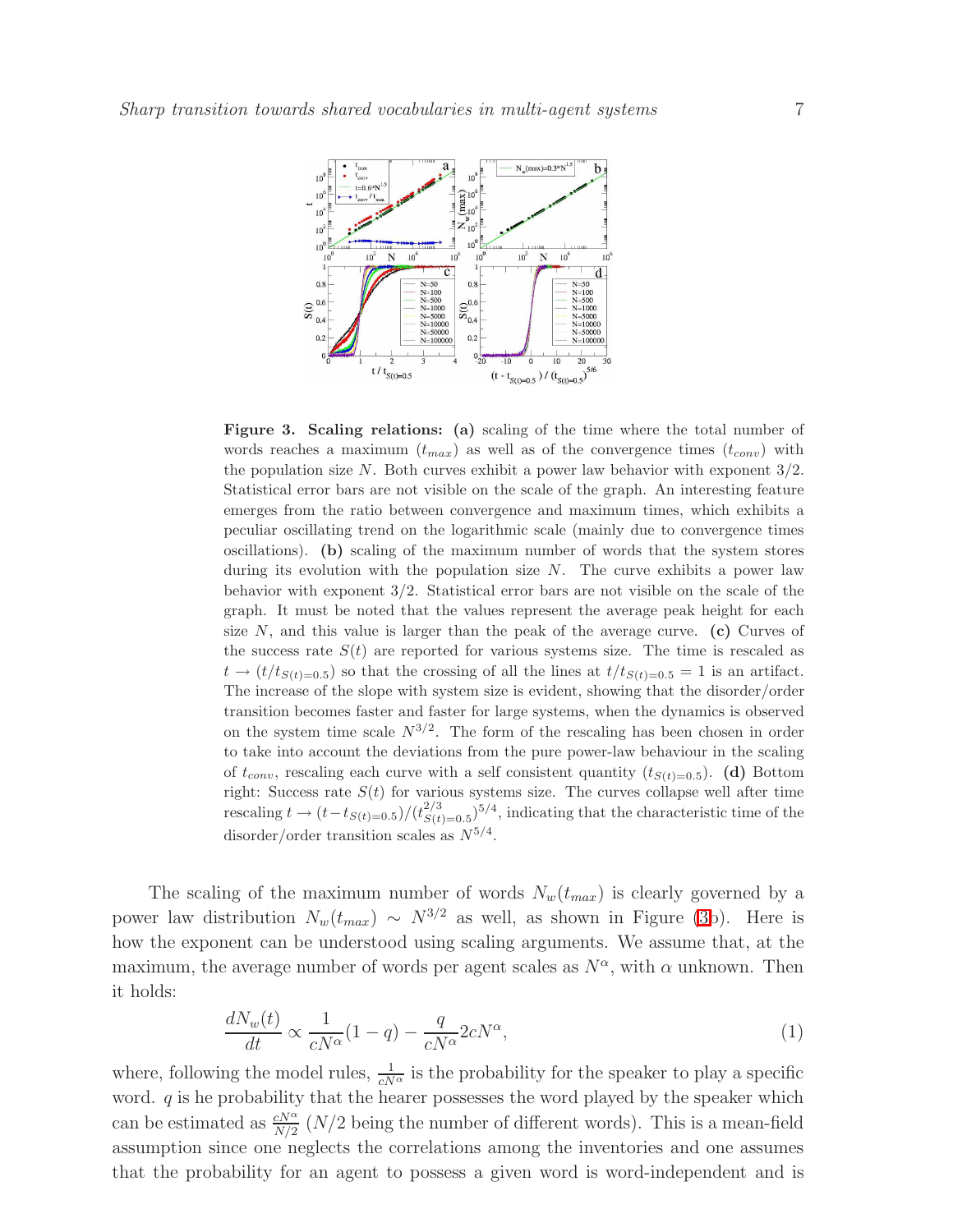proportional to the number of words in the agent's inventory. So the two terms are the gain term (in case of a failed game) and a loss term (in case of a successful game) respectively where  $2cN^{\alpha}$  (strictly speaking  $2(cN^{\alpha}-1)$ ) words are removed from the inventories.

Imposing  $\frac{dN_w(t)}{dt} = 0$  one gets  $\alpha = 1/2$ . Exploiting the relation  $S(t) \simeq 3t/N^2$ pointed out earlier and valid also at the the peak, one can predict the scaling of peak time as  $t_{max} \sim N^{\frac{3}{2}}$ .

Summarizing, we have a first time scale of the order  $N$  where the system performs uncorrelated language games and the invention process takes place. It follows the much more interesting time scale  $N^{\frac{3}{2}}$ , which is the time-scale for collective behaviors in the system, i.e. the time scale over which the multi-agent system collectively builds correlations and performs the spontaneous symmetry breaking transition.

Figure [\(3c](#page-7-0)) reports success rate curves,  $S(t)$ , for different population sizes, all rescaled according to a transformation equivalent to  $t \to t/N^{3/2}$  (see Figure caption for details on the rescaling). It is immediately clear that the qualitative behavior of these curves, when observed on the collective time-scale  $N^{3/2}$ , changes with system size N. In particular the transition between a regime of scarce or absent communication,  $S(t) \simeq 0$ , and a situation of efficient communication,  $S(t) \simeq 1$ , i.e. the disorder/order transition, tends to become steeper and steeper when the population size increases. In order to explain this phenomenon we need to look at what happens slightly before the transition.

### 4. Network Analysis

We first investigate the behavior of agent inventories and single words at the microscopic level. Since each agent is characterized by its inventory, a first interesting aspect to investigate is the time evolution of the fraction of players having an inventory of a given size. A nontrivial phenomena emerges in the fraction of players with only one word (data not shown). At the beginning, this fraction grows since each player has only one word after his first interaction, then it decreases, because the first interactions are usually failures and agents store the new word they encounter, and eventually it grows again until the moment of convergence when all the players have the same unique word. So, the histogram of the number of agents versus their inventory sizes  $k$  is a precious description of the system at a given time. In particular, slightly before the convergence, the normalized distribution  $p(k)$  deviates from a relatively flat structure to exhibit a power-law behavior. We can therefore write:

$$
p(k) \sim k^{-\beta} f(k/\sqrt{N})
$$
\n(2)

<span id="page-8-0"></span>with a cut-off function  $f(x) = 1$  for  $x \ll 1$  and  $f(x) = 0$  for  $x \gg 1$ . From simulations it turns out that  $\beta \simeq 7/6$ .

We now turn to an analysis of the single words themselves. In Figure [\(4\)](#page-9-0) the different words are ordered according to their popularity so that the ranking of the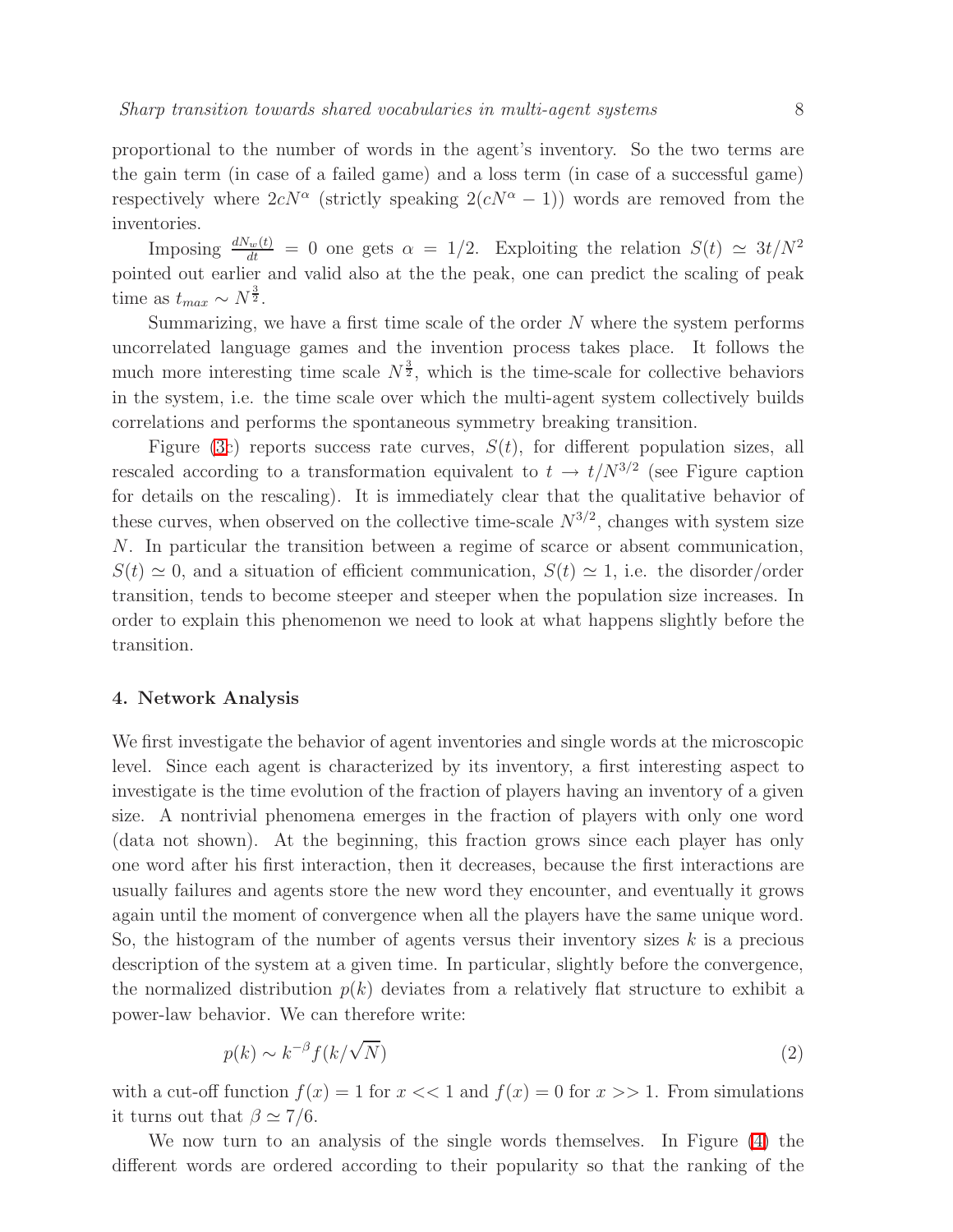

<span id="page-9-0"></span>Figure 4. Single words ranking: The ranking of single words is presented for different times for a population size of  $N = 10<sup>4</sup>$ . The histograms are progressively well described by a power law function. For times close to convergence the most popular word (i.e. that ranked as 1st) is no more part of the power law trend and the whole distribution should be described with eq. [\(3\)](#page-9-1).

most common single word is 1. During the first two stages, the distribution of the words can be described with a power law. However, approaching the transition, the first ranked single word starts to become more and more popular, while all the other words are power-law distributed with an exponent  $\alpha$  which changes over time (reminiscent of Zipf's law [\[24\]](#page-12-3) and consistent with Polya's urn and other recent approaches [\[25\]](#page-12-4)). Concretely, the global distribution for the fraction of agents possessing the R-ranked word,  $n(R)$ , can be described as:

$$
n(R) = n(1)\delta_{R,1} + \frac{N_w/N - n(1)}{(1 - \alpha)((N/2)^{1 - \alpha} - 2^{1 - \alpha})}R^{-\alpha}f(\frac{R}{N/2}),
$$
\n(3)

<span id="page-9-1"></span>where the normalization factors have been obtained imposing that  $\int_1^\infty n(R) dR$  =  $N_w/N$  |. On the other hand from equation [\(2\)](#page-8-0) one gets, by a simple integration,  $N_w/N \sim N^{1-\beta/2}$ , which gives  $n(R)|_{R>1} \sim \frac{1}{N^{\beta/2-\alpha}} R^{-\alpha} f(\frac{R}{N/\alpha})$  $\frac{R}{N/2}$ ). This implies that in the thermodynamic limit  $N(1)$ , i.e. the number of players with the most popular word, is a finite fraction of the whole population (a feature reminiscent of the Bose-Einstein condensation [\[26\]](#page-12-5)).

To explain why the disorder/order transition becomes steeper and steeper in the thermodynamic limit, we must investigate the dynamics that leads to the state where all agents have the same unique word. In other words, we need to understand how the network of agents, where each word is represented by a fully connected clique ¶, reaches its final state of fully connected graph with only single links. A successful interaction determines the removal of a node from all the cliques corresponding to the deleted words of the two agents while a failure causes the increment of an element of the clique

k We substituted the discrete sums with integrals, an approximation valid in the limit of large systems. ¶ i.e. a subset of three or more nodes, with all possible links present.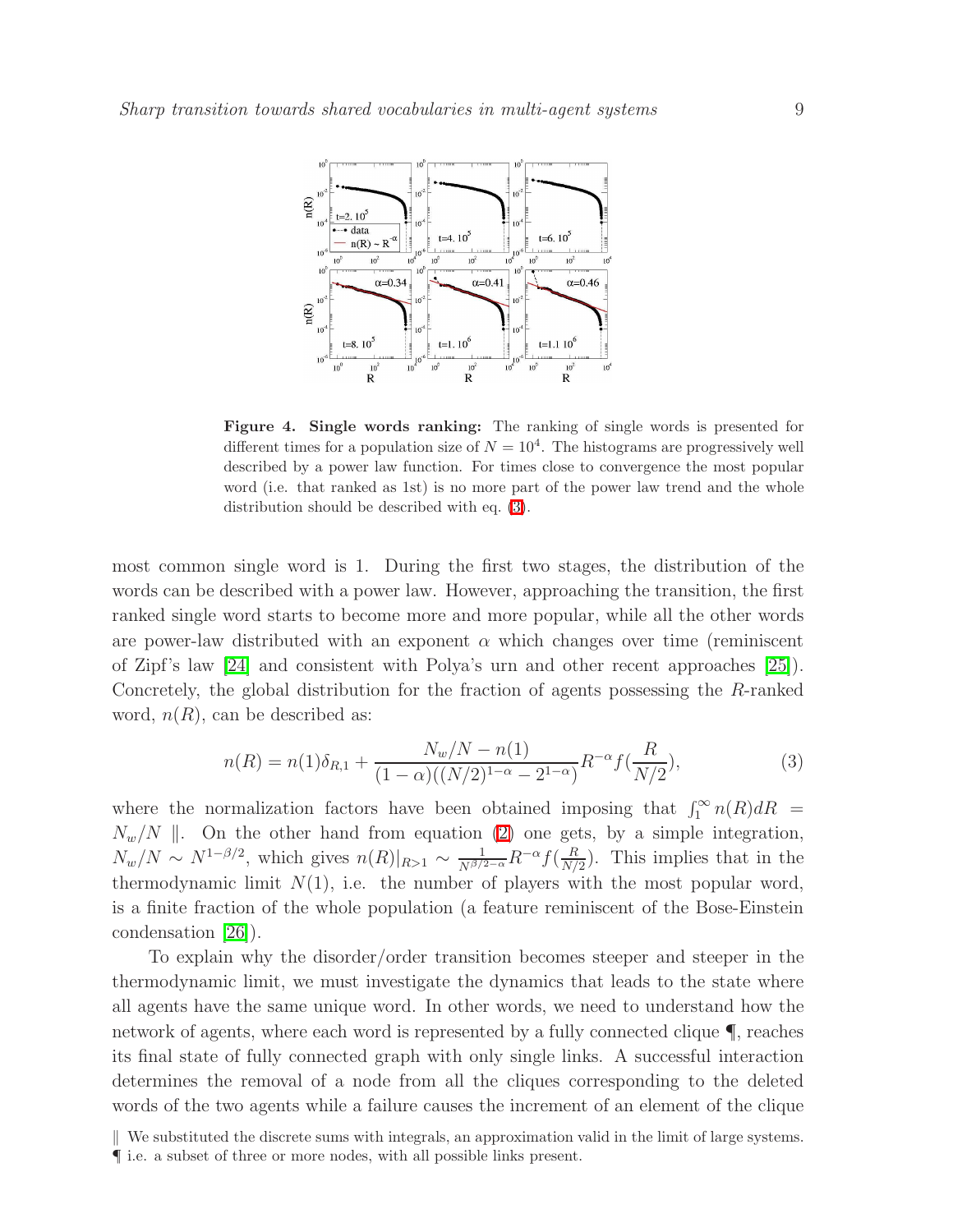corresponding to the uttered word. Combining this view of the population as a network with the fact that the spreading of the most popular word exceeds that of less common ones, we see that evolution towards convergence proceeds in a multiplicative fashion, pushing further the popularity of the most common word while decreasing that of the others. An interaction in which the most common word is played will more likely lead to success, and hence the clique corresponding to the most common word will tend to increase, while other cliques will lose nodes. To put this argument on a formal footing, we can conveniently assume that just before the transition all agents already know the most popular word. Thus, we have only to determine how the number of the links deleted after a successful interaction,  $M_d$ , scales with N, so that we can estimate the rate at which the smaller cliques disappear from the network. It holds:

$$
M_d = \frac{N_w}{N} \int_2^{\infty} n^2(R) N dR \sim N^{3 - \frac{3}{2}\beta} \tag{4}
$$

where the product between the average number of words of each agents (i.e. the average number of cliques involved in each reduction process),  $\frac{N_w}{N}$ , the probability of having a word of rank  $R$  (i.e. the probability that the corresponding clique is involved in the reduction process),  $n(R)$ , and the number of agents that have that word (i.e. the size of the clique),  $n(R)N$ , is integrated starting from the first deletable word (the second most popular). From simulations we have that  $\beta \simeq 7/6$  so that  $M_d \sim N^{5/4}$  and the ratio  $M_d/N^{3/2} \sim N^{-\frac{3}{2}(\beta-1)} = N^{-1/4}$  goes to zero for large systems. This explains the greater slope, on the system timescale, of the success rate curves for large populations (Figure [\(3c](#page-7-0))). In Figure [\(3d](#page-7-0)) the time is rescaled as  $t \to (t - \text{const.}N^{3/2})/N^{5/4}$  (see Figure caption for more details on the precise scaling), and the different  $S(t)$  curves collapse indeed well.

## 5. Discussion and conclusions

In this article we have introduced and studied a model of communication which does not rely on generational transmission (genetic or cultural) for reaching linguistic coherence but on self-organization. The model defines the microscopic behavior of the agents and is therefore directly implementable and thus applicable for building emergent communication systems in artificial multi-agent systems. We showed that the model exhibits the same phenomena as observed in human semiotic dynamics, namely a period of preparation followed by a rather sharp disorder/order transition. We have identified the different time-scales involved in the process, both for individual and collective behaviors. We have explained this dynamics by observing a build up of non trivial dynamical correlations in the agents' inventories, which display a Zipf-like distribution for competing synonyms, until a specific word breaks the symmetry and imposes itself very rapidly in the whole system.

The Naming Game model studied here is as simple as possible. One can imagine more intelligent and hence more realistic strategies and the invention and learning may involve much more complex forms of language, but that would make the present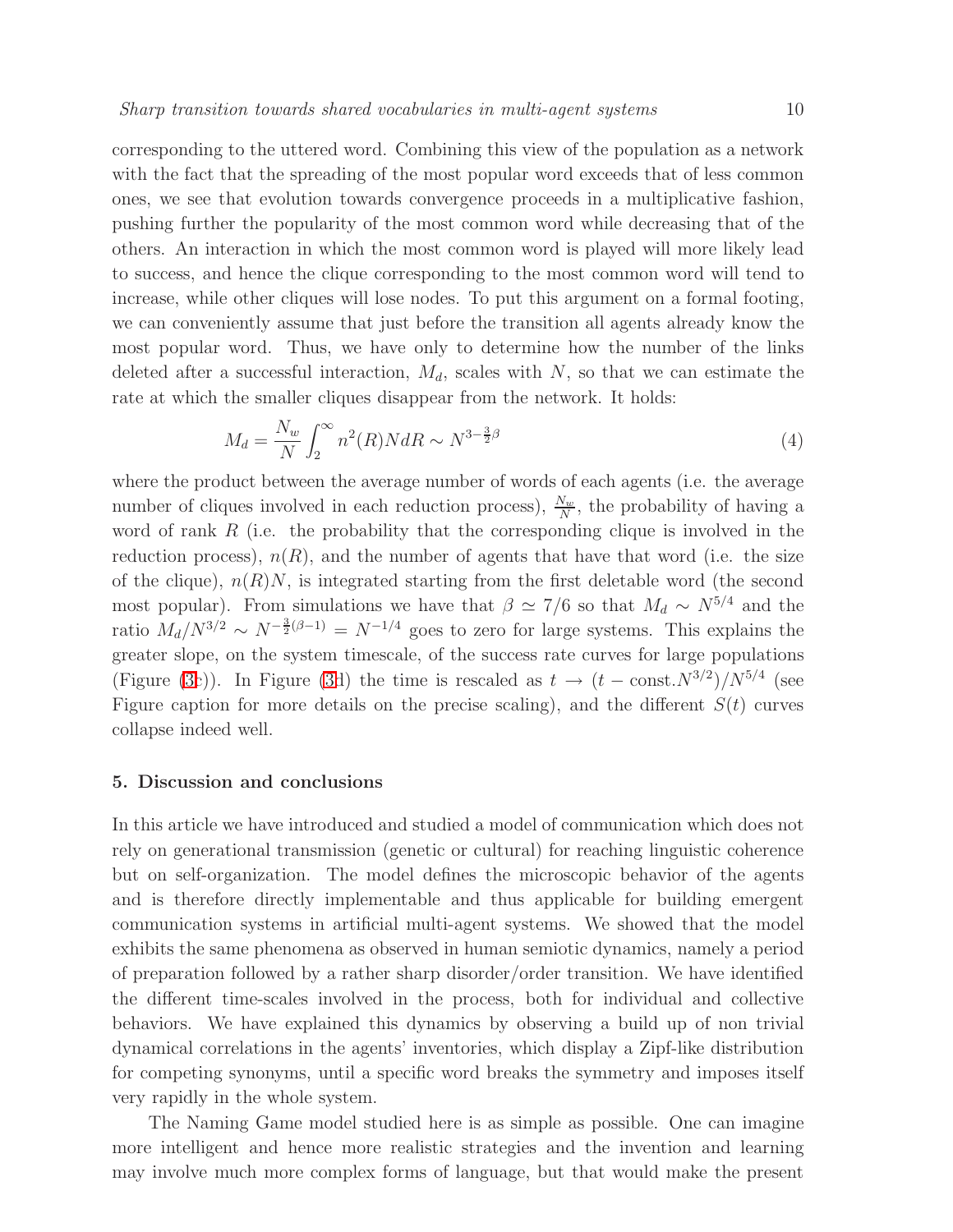theoretical analysis less clear. By focusing on few and simple rules, we have been able to identify the main ingredients to describe how the population develops a shared and efficient communication system. The good news, from the viewpoint of applications, like emergent communication systems in populations of software agents, is that a well-chosen microscopic behavior allows a scale-up to very large populations.

Acknowledgments We thank A. Barrat, L. Dall'Asta, C. Cattuto, R. Ferrer i Cancho, A. Vulpiani for interesting discussions and a critical reading of the manuscript. This research has been partly supported by the ECAgents project funded by the Future and Emerging Technologies program (IST-FET) of the European Commission under the EU RD contract IST-1940. The information provided is the sole responsibility of the authors and does not reflect the Commission's opinion. The Commission is not responsible for any use that may be made of data appearing in this publication.

# <span id="page-11-1"></span><span id="page-11-0"></span>6. Bibliography

- <span id="page-11-2"></span>[1] Lass R, *Historical Linguistics and Language Change.* 1997 Cambridge University Press, Cambridge
- [2] Steels L, The synthetic modeling of language origins 1997 *Evolution of Communication* 1 1-34
- <span id="page-11-3"></span>[3] Kirby S, Natural Language from Artificial Life, 2002 *Artificial Life* 8 185-215
- <span id="page-11-4"></span>[4] Steels L, The Origins of Ontologies and Communication Conventions in Multi-Agent Systems, 1998 *Autonomous Agents and Multi-Agent Systems* 1 1, 169-194
- <span id="page-11-5"></span>[5] Staab S, Emergent Semantics, 2002 *IEEE Intelligent Systems* 17 78-86
- <span id="page-11-6"></span>[6] Berners-Lee T, Hendler J and Lassila O, The Semantic Web, 2001 *Scientific American* May 2001
- <span id="page-11-7"></span>[7] Steels L, Evolving grounded communication for robots, 2003 *Trends in Cognitive Science* 7 308
- [8] Hurford J, Biological Evolution of the Saussurean Sign as a Component of the language acquisition device, 1989 *Lingua* 77 187.
- <span id="page-11-8"></span>[9] Oliphant M and Batali J, Learning and the emergence of coordinated communication, 1997 *Center for Research on Language Newsletter* 11 1
- <span id="page-11-9"></span>[10] Nowak MA and Krakauer JD, The evolution of language, 1999 *Proc. Natl. Acad. Sci. USA* 96 8028-8033
- <span id="page-11-11"></span><span id="page-11-10"></span>[11] Nowak MA, Plotkin JB and Krakauer JD, The evolutionary language game, 1999, *J. Theor. Biol.* 200 147
- <span id="page-11-12"></span>[12] Nowak MA, Komarova NL and Nyogi P, Evolution of universal grammar, 2001 *Science* 291 114-118
- <span id="page-11-13"></span>[13] Komarova NL and Nyogi P, Optimizing the mutual intelligibility of linguistic agents in a shared world, 2004 *Artificial Intelligence* 154 1-42
- [14] Nyogi, P. & Berwick, R., Evolutionary consequences of Language Learning, 1997 *Linguistics and Philosophy* 20 697-719.
- <span id="page-11-14"></span>[15] Smith K, Kirby S and Brighton H, Iterated Learning: a framework for the emergence of language, 2003 *Artificial Life*, 9 371-386
- <span id="page-11-15"></span>[16] Hutchins E and Hazlehurst B, How To Invent A Lexicon: The Development Of Shared Symbols In Interaction, in Gilbert N and Conte R (Eds.), *Artificial Societies: The computer simulation of social life* 1995 UCL Press, London.
- <span id="page-11-17"></span><span id="page-11-16"></span>[17] Steels L, A self-organizing spatial vocabulary 1995, *Artificial Life Journal* 2 319.
- <span id="page-11-18"></span>[18] Matsen F and Nowak MA, Win-stay, lose-shift in language learning from peers, 2004 *Proc. Natl. Acad. Sci. USA* 101 18053-18057.
- [19] Best KH, Spracherwerb, Sprachwandel und Wortschatzwachstum in Texten. Zur Reichweite des Piotrowski-Gesetzes, 2003 *Glottometrics* 6 9-34. And Der Zuwachs der Wrter auf -ical im Deutschen, 2002 *Glottometrics* 2 11-16.
- <span id="page-11-19"></span>[20] Körner H, Der Zuwachs der Wrter auf -ion im Deutschen, 2002 *Glottometrics* 2 82-86.